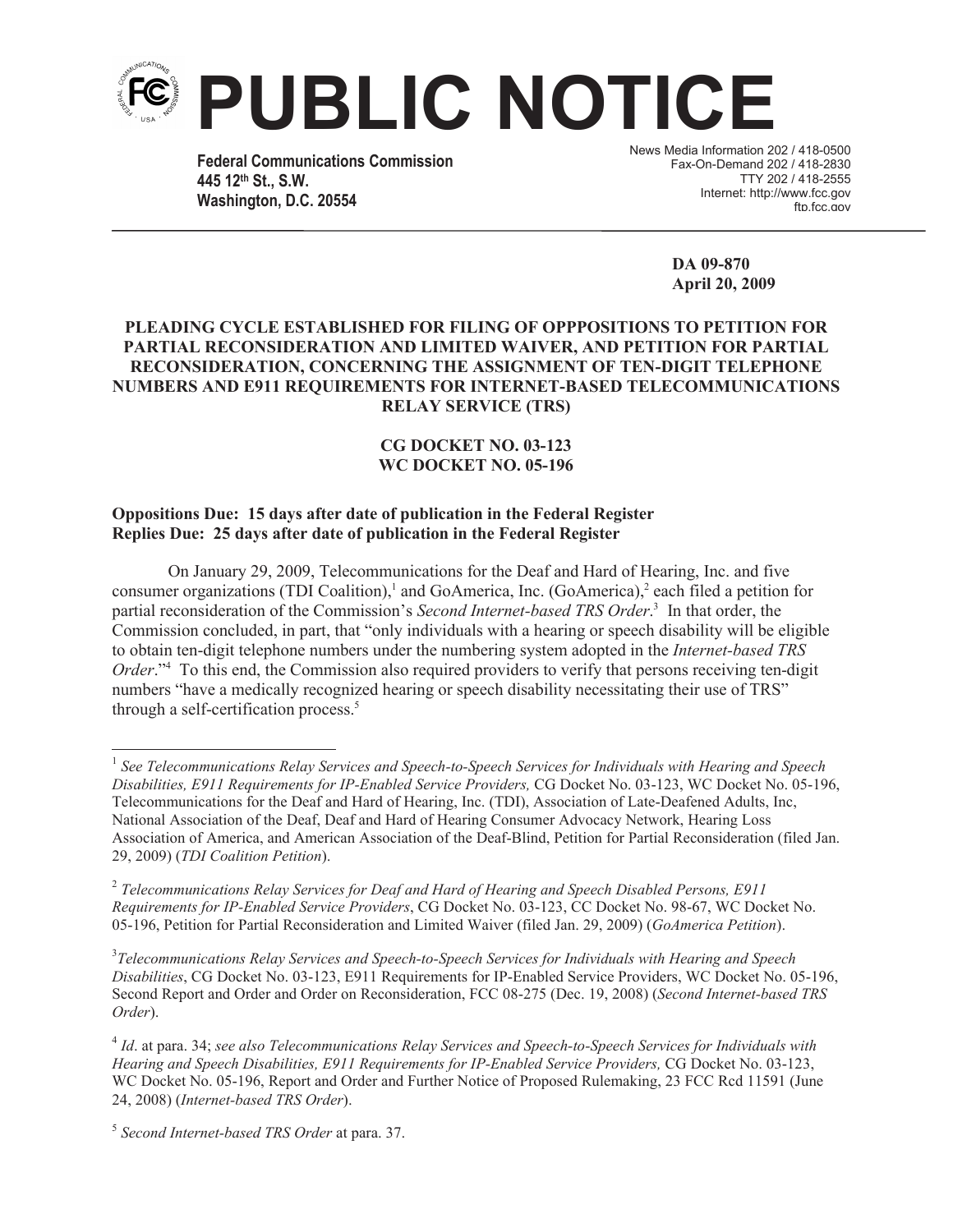TDI Coalition and GoAmerica seek reconsideration of this eligibility requirement that limits the assignment of ten-digit telephone numbers to individuals who are deaf or hard of hearing or who have a speech disability.<sup>6</sup> TDI Coalition and GoAmerica contend, in part, that allowing assignment of ten-digit numbers to hearing persons would facilitate point-to-point (*i.e*., non-relay) calls between a voice telephone user and an individual with a hearing or speech disability, and therefore reduce the number of VRS calls that are compensated from the Interstate TRS Fund.<sup>7</sup>

In addition, GoAmerica requests that the Commission grant reconsideration or a limited waiver for six months of the requirement that Internet-based TRS providers must answer a call back from the Public Safety Answering Point (PSAP) with priority *(i.e., move the call to the top of the queue*).<sup>8</sup> GoAmerica asserts that providers are not capable of meeting this requirement at the present time and are working collaboratively on a technical solution.<sup>9</sup>

Parties may submit oppositions or replies to opposition to the *TDI Coalition Petition* and the *GoAmerica Petition* pursuant to sections 1.429(f) & (g) of the Commission's rules, 47 C.F.R. §§ 1.429(f)  $\&$  (g). Under these rules, oppositions to a petition for reconsideration must be filed with 15 days after the date of public notice of the petition's filing, and replies to an opposition must be filed within 10 days after the time for filing oppositions has expired.

When filing oppositions or replies to opposition, please reference **CG Docket No. 03-123 and WC Docket No. 05-196.** Oppositions and replies to opposition may be filed using: (1) the Commission's Electronic Comment Filing System (ECFS); (2) the Federal Government's eRulemaking Portal; or (3) by filing paper copies. *See* Electronic Filing of Documents in Rulemaking Proceedings, 63 Fed. Reg. 24,121 (1998). Documents filed through the ECFS can be sent as an electronic file via the Internet by accessing the ECFS: http://www.fcc.gov/cgb/ecfs/ or the Federal Rulemaking Portal: http://www.regulations.gov. Parties should follow the instructions provided on the website for submitting documents. If multiple docket or rulemaking numbers appear in the caption of this proceeding, parties must transmit one electronic copy of the opposition or reply to opposition to each docket or rulemaking number referenced in the caption. In completing the transmittal screen, parties should include their full name, U.S. Postal Service mailing address, and the applicable docket or rulemaking number. Parties may also submit an electronic filing by Internet e-mail. To get filing instructions, parties should send an e-mail to ecfs@fcc.gov, and should include the following words in the body of the message, "get form." A sample form and directions will be sent in reply.

Parties who choose to file by paper must file an original and four copies of each filing. If more than one docket or rulemaking number appears in the caption of this proceeding, parties must submit two additional copies for each additional docket or rulemaking number. Filings can be sent by hand or messenger delivery, by electronic media, by commercial overnight courier, or by first-class or overnight U.S. Postal Services mail (although we continue to experience delays in receiving U.S. Postal Service mail). All filings must be addressed to the Commission's Secretary, Office of the Secretary, Federal Communications Commission. The Commission's contractor will receive hand-delivered or messengerdelivered paper filings or electronic media for the Commission's Secretary at 236 Massachusetts Avenue,

<sup>6</sup> *TDI Coalition Petition* at 1-2; *GoAmerica Petition* at 1-3.

<sup>7</sup> *GoAmerica Petition* at 2-3; *TDI Coalition Petition* at 5-6.

<sup>8</sup> *GoAmerica Petition* at 4; *see also Second Internet-based TRS Order* at para. 15.

<sup>9</sup> *GoAmerica Petition* at 4.